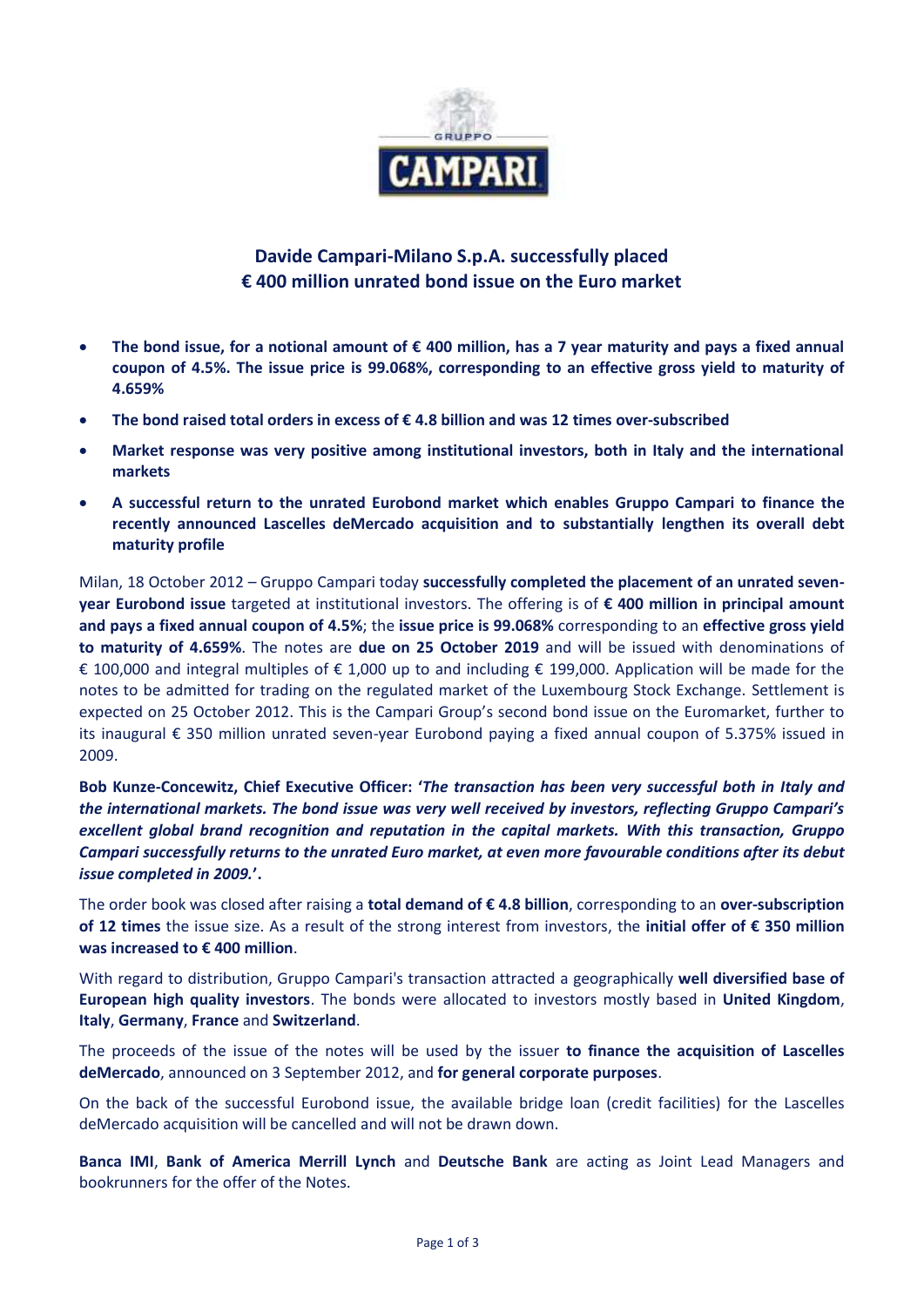Allen & Overy Studio Legale Associato acted as legal advisors to Campari and Clifford Chance Studio Legale Associato acted as legal advisors to the Joint Lead Managers on this transaction.

*The Notes will only be offered and sold outside the United States to institutional investors that are non-U.S. persons under Regulation S and have not been and will not be registered under the U.S. Securities Act of 1933, as amended (the Securities Act), or any other securities laws. The Notes may not be offered or sold in the United States absent registration or an applicable exemption from registration requirements. This press release shall not constitute an offer to sell or an offer of financial products, nor shall there be any sale of these Notes in any state or jurisdiction in which such an offer or sale would be unlawful. No action has been or will be taken to permit a public offering of the notes in any jurisdiction.*

*This press release is not an offer of securities for sale or an offer of financial products in the United States or any other jurisdiction. The securities of the Issuer may not be offered or sold in the United States or to or for the account or benefit of U.S. persons (as such term is defined in Regulation S under the Securities Act) unless registered under the Securities Act or pursuant to an exemption from such registration. Any offer of securities will be made by means of a prospectus that will contain detailed information about, inter alia, the Issuer and its management.*

*The offering of the Notes has not been cleared by the Commissione Nazionale per le Societá e la Borsa (CONSOB), pursuant to Italian securities legislation. Accordingly, the Notes have not been and will not be offered, sold or delivered in Italy in a public offering ("offerta al pubblico") except in circumstances which are exempted from the rules on public offerings pursuant to Italian applicable laws and regulations, and the Notes may only be offered, sold or delivered in Italy in compliance with all Italian applicable laws and regulations.*

*This press release is directed only (i) at persons who are outside the United Kingdom, (ii) to investment professionals falling within Article 19(5) of the Financial Services and Markets Act 2000 (Financial Promotion) Order 2005, as amended or (ii) at persons falling within Article 49(2) (a) to (d) ('high net worth companies, unincorporated associations, etc.') of the Financial Services and Markets Act 2000 (Financial Promotion) Order 2005, as amended (all such persons together being referred to as 'relevant persons'). This press release must not be acted on or relied on by persons who are not relevant persons. Any investment activity to which this press release relates is reserved for relevant persons only and may only be engaged in by relevant persons.*

*Stabilisation/FSA*

*Not for distribution in the United States*